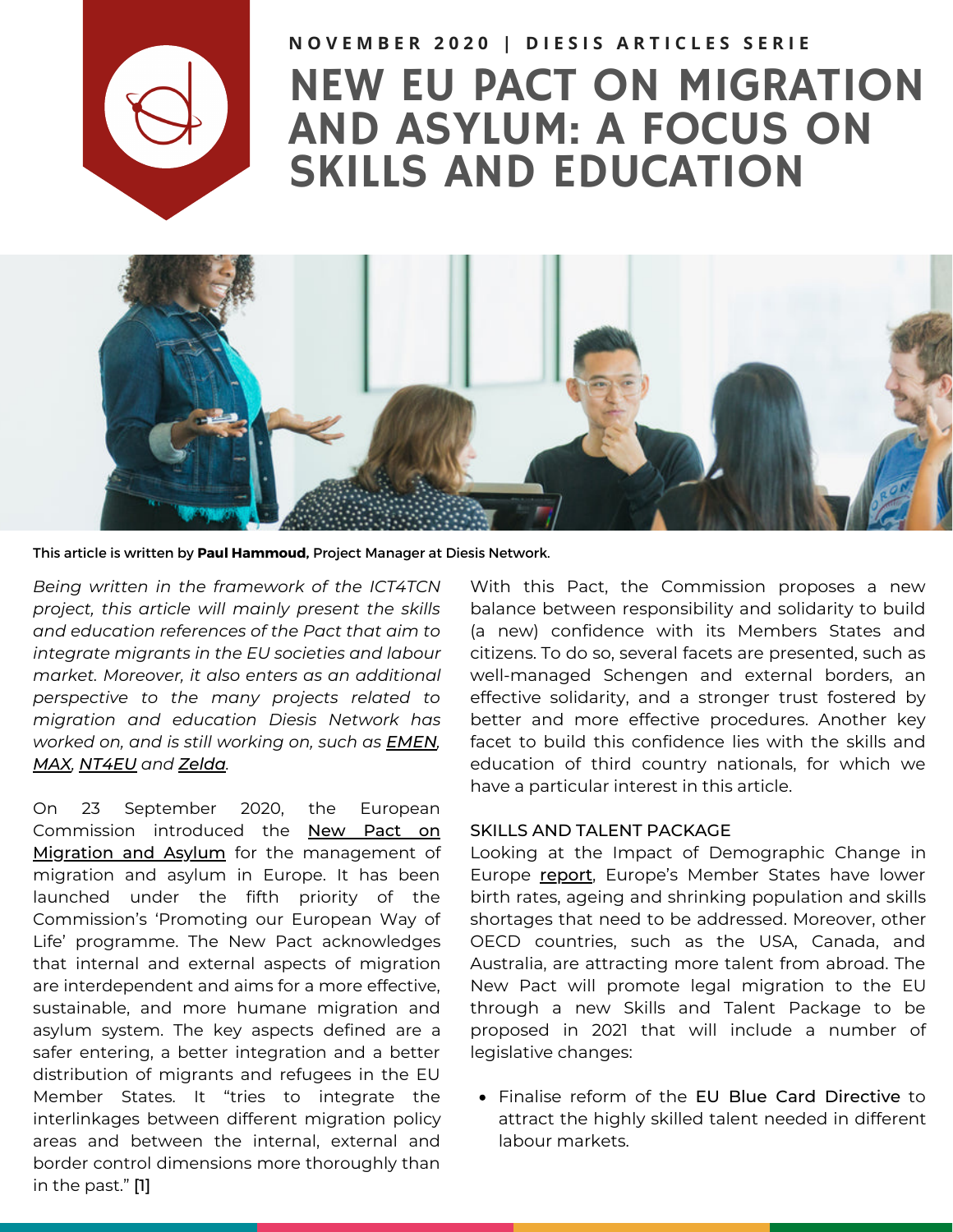- Revise the Long-term Residence Directive to strengthen the rights of residents to move and work in different Member States.
- Revise the Single Permit Directive to simplify the procedures for low and medium skilled workers.
- Set up an EU Talent Pool to match skilled workers wishing to move to the EU with the needs of EU employers.

These actions are targeting specific migrant profiles to attract the talent the EU needs, from low to highly skilled workers.

The Pact also proposes to offer legal pathways to help make Europe an open, globally connected continent and to reduce irregular migration and its human and economic costs. Moreover, migrants arriving and living in the EU face several challenges of employment, lack of educational or training opportunities, and limited social interaction. In addition, a public consultation [2] was launched in September to attract skills and talent to the EU, to invite stakeholders to propose new ideas to boost the EU's attractiveness, facilitate skills matching and better protect labour migrants from exploitation. The responses will feed into the Skills and Talent package. It is open until 30 December 2020.

## EDUCATION FOR THIRD COUNTRY NATIONALS

The pandemic revealed just how many, "essential functions" across the continent are performed by "key workers" who are often migrants.[3] A Joint Research Centre (JRC) analysis highlights the critical contribution of migrant workers to the ongoing effort to keep basic services running in the European Union during the coronavirus pandemic. "On average, 13% of all key workers are immigrants in the EU."[4] It is then necessary to successfully integrate them. In the Pact, the Commission recalls that a successful integration benefits newcomers and local communities and sets a positive example for how Europe can manage migration by building open and resilient societies.

To achieve the objective of successful integration, an Action Plan on [integration](https://ec.europa.eu/migrant-integration/news/new-pact-migration-and-asylum-includes-integration-measures_en) and inclusion (for 2021-2024) will draw on all relevant policies and tools in key areas such as education, employment, and social inclusion. The recently renewed **European [Partnership](https://ec.europa.eu/home-affairs/policies/migration-and-asylum/legal-migration-and-integration/cooperation-economic-and-social-partners/european-partnership-integration_en#:~:text=The%20Partnership%20lays%20down%20key,commitments%20to%20put%20these%20principles) for Integration** (through work), established with Economic and Social Partners, is also present in the new Pact. A dedicated expert group will also include the views of migrants in the development of policies, including education and job creation. These measures provide incentives and support for Member States, which primarily have the responsibility for integration, and other actors in their efforts to promote integration.[5]

On the relations with non-EU countries, "the focus will be on key partner countries of origin and transit, based on an analysis of EU and partners' interests." The mutual support between the EU Commission and the partner countries is to ensure the measures and actions will be implemented and delivered, in key fields such as the economy, education and skills, and relations with diasporas. The EU and its Member States will work on developing policy and financing tools in areas such as employment, visa policy, education and research, including through more strategic, policy-driven programming of the EU's external funding.[6]

[1] Michael Spindelegger (Director of the International Centre for Migration Policy Development (ICMPD), Understanding the new pact on Migration and Asylum as an opportunity, 2 October 2020, https://www.euractiv.com/section/justice-home[affairs/opinion/understanding-the-new-pact-on](https://www.euractiv.com/section/justice-home-affairs/opinion/understanding-the-new-pact-on-migration-and-asylum-as-an-opportunity/)migration-and-asylum-as-an-opportunity/ [2] European Commission, Public consultation on the future of EU legal migration, https://ec.europa.eu/info/law/better[regulation/have-your-say/initiatives/12594-Public](https://ec.europa.eu/info/law/better-regulation/have-your-say/initiatives/12594-Public-consultation-on-legal-migration_pt)consultation-on-legal-migration